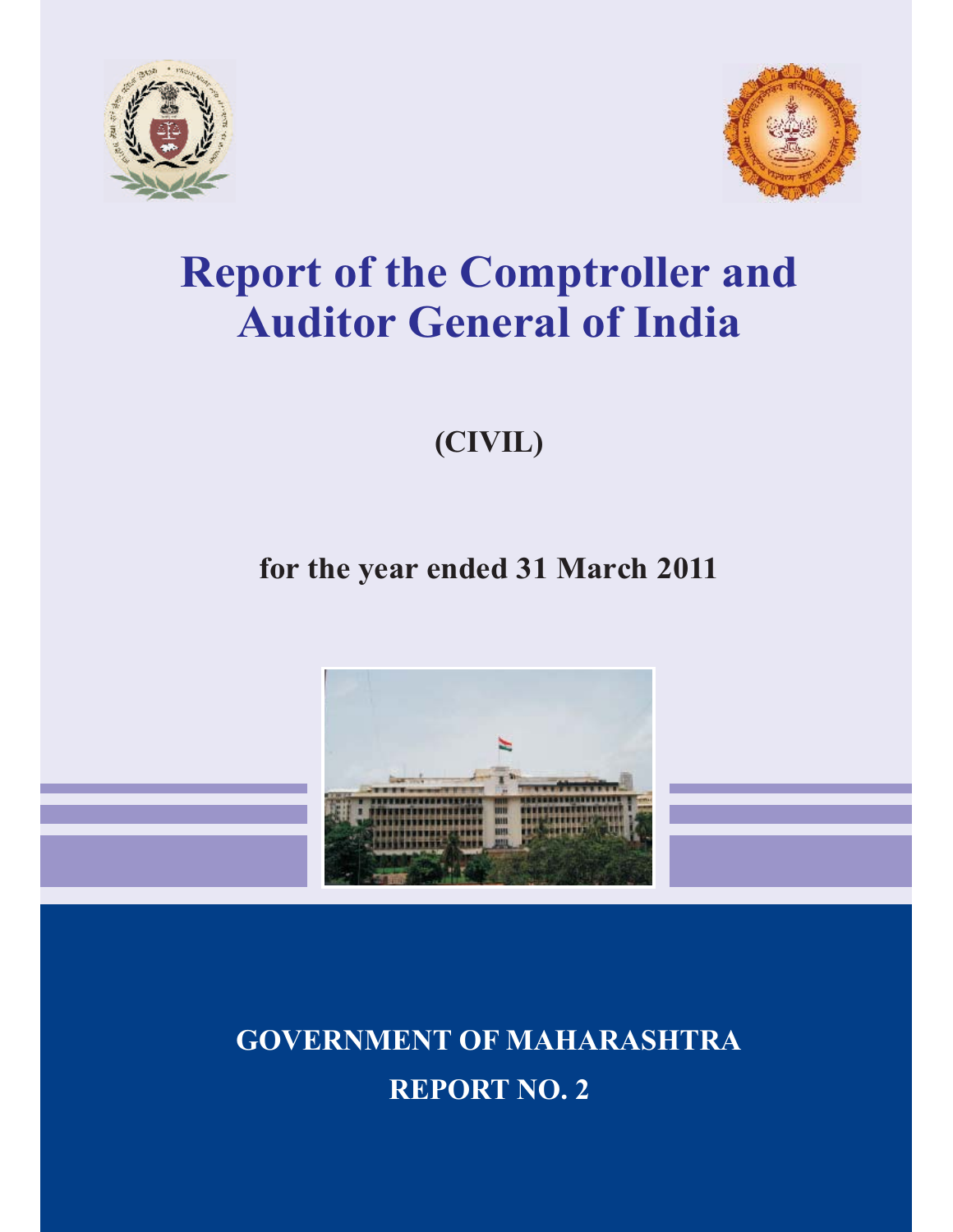|                                                                                                                                                        | <b>Reference</b> |                        |
|--------------------------------------------------------------------------------------------------------------------------------------------------------|------------------|------------------------|
|                                                                                                                                                        | Paragraph        | Page<br>N <sub>0</sub> |
| Preface                                                                                                                                                |                  | $\overline{1}x$        |
| <b>CHAPTER I</b><br><b>INTRODUCTION</b>                                                                                                                |                  |                        |
| About this Report                                                                                                                                      | 1.1              | 1                      |
| State profile                                                                                                                                          | 1.2              | 1                      |
| Authority for audit                                                                                                                                    | 1.3              | 2                      |
| Planning and conduct of audit                                                                                                                          | 1.4              | 2                      |
| Organisational structure of the offices of the Principal<br>Accountant General (Audit)-I, Mumbai and the<br>Accountant General (Audit)-II, Nagpur      | 1.5              | 3                      |
| Significant audit observations                                                                                                                         | 1.6              | 3                      |
| Responses of the departments to draft paragraphs/<br>performance reviews                                                                               | 1.7              | 9                      |
| <b>CHAPTER II</b><br><b>PERFORMANCE AUDITS</b>                                                                                                         |                  |                        |
| <b>Housing Department</b><br>Slum rehabilitation schemes in Mumbai                                                                                     | 2.1              | 11                     |
| <b>Environment Department</b><br>Role of Maharashtra Pollution Control Board in<br>Prevention and Control of Water Pollution in<br>Maharashtra         | 2.2              | 34                     |
| <b>Water Resources Department</b><br>Working of Vidarbha Irrigation Development<br>Corporation for Creation and Utilization of Irrigation<br>Potential | 2.3              | 64                     |
| <b>Rural Development and Water Conservation</b><br><b>Department</b><br>Implementation of Soil and Water Conservation<br>Programmes                    | 2.4              | 85                     |
| <b>Higher and Technical Education Department</b><br>Working of the Directorate of Vocational Education<br>and Training                                 | 2.5              | 104                    |

## **TABLE OF CONTENTS**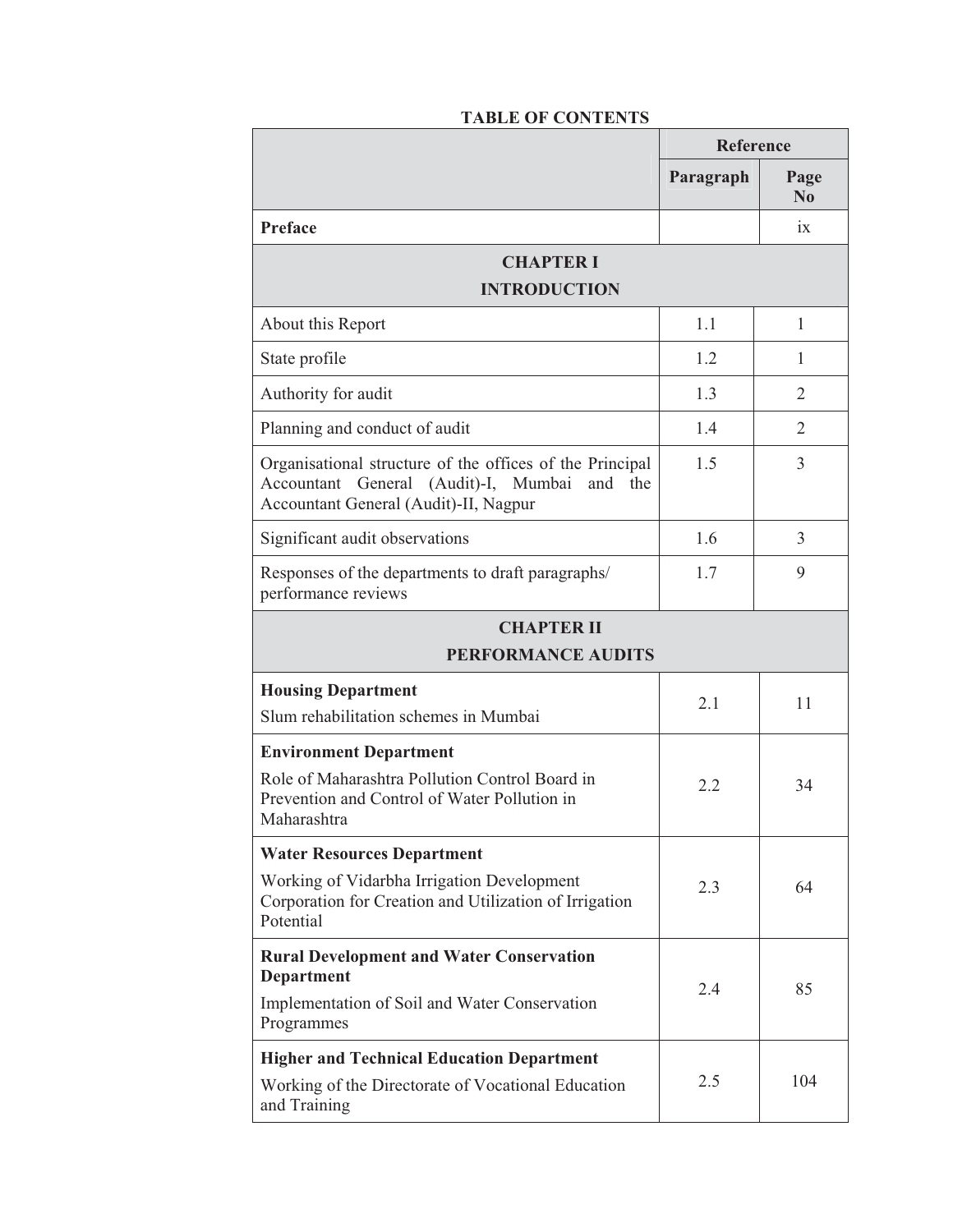|                                                                                          | <b>Reference</b> |                        |
|------------------------------------------------------------------------------------------|------------------|------------------------|
|                                                                                          | Paragraph        | Page<br>N <sub>0</sub> |
| <b>CHAPTER III</b>                                                                       |                  |                        |
| <b>AUDIT OF TRANSACTIONS</b>                                                             |                  |                        |
| Fraudulent drawal/misappropriation/<br>embezzlement/losses                               | 3.1              |                        |
| <b>Agriculture Department</b>                                                            |                  |                        |
| Misappropriation of Government money                                                     | 3.1.1            | 127                    |
| Non-compliance with Rules and Regulations                                                | 3.2              |                        |
| <b>Environment Department</b>                                                            |                  |                        |
| Irregular purchase of laboratory instrument                                              | 3.2.1            | 128                    |
| <b>Higher and Technical Education Department</b>                                         |                  |                        |
| Inadequate provision to penalise defaulting institutions                                 | 3.2.2            | 130                    |
| <b>Home Department</b>                                                                   |                  |                        |
| Short levy of landing fees                                                               | 3.2.3            | 131                    |
| <b>Public Works Department</b>                                                           |                  |                        |
| Extra cost due to injudicious rejection of lowest offer                                  | 3.2.4            | 132                    |
| Extra cost to the exchequer                                                              | 3.2.5            | 133                    |
| <b>Rural Development and Water Conservation</b><br>Department                            |                  |                        |
| Wasteful expenditure on construction of minor<br>irrigation tank                         | 3.2.6            | 135                    |
| <b>Tourism Development Department</b>                                                    |                  |                        |
| Unfruitful expenditure and blocking of funds                                             | 3.2.7            | 136                    |
| <b>Water Resources Department</b>                                                        |                  |                        |
| Avoidable extra expenditure                                                              | 3.2.8            | 138                    |
| Undue benefit to a contractor                                                            | 3.2.9            | 139                    |
| Double payment for work included in tender<br>specifications                             | 3.2.10           | 140                    |
| Excess payment to a contractor                                                           | 3.2.11           | 141                    |
| Avoidable extra expenditure due to non-finalisation of<br>tenders within validity period | 3.2.12           | 142                    |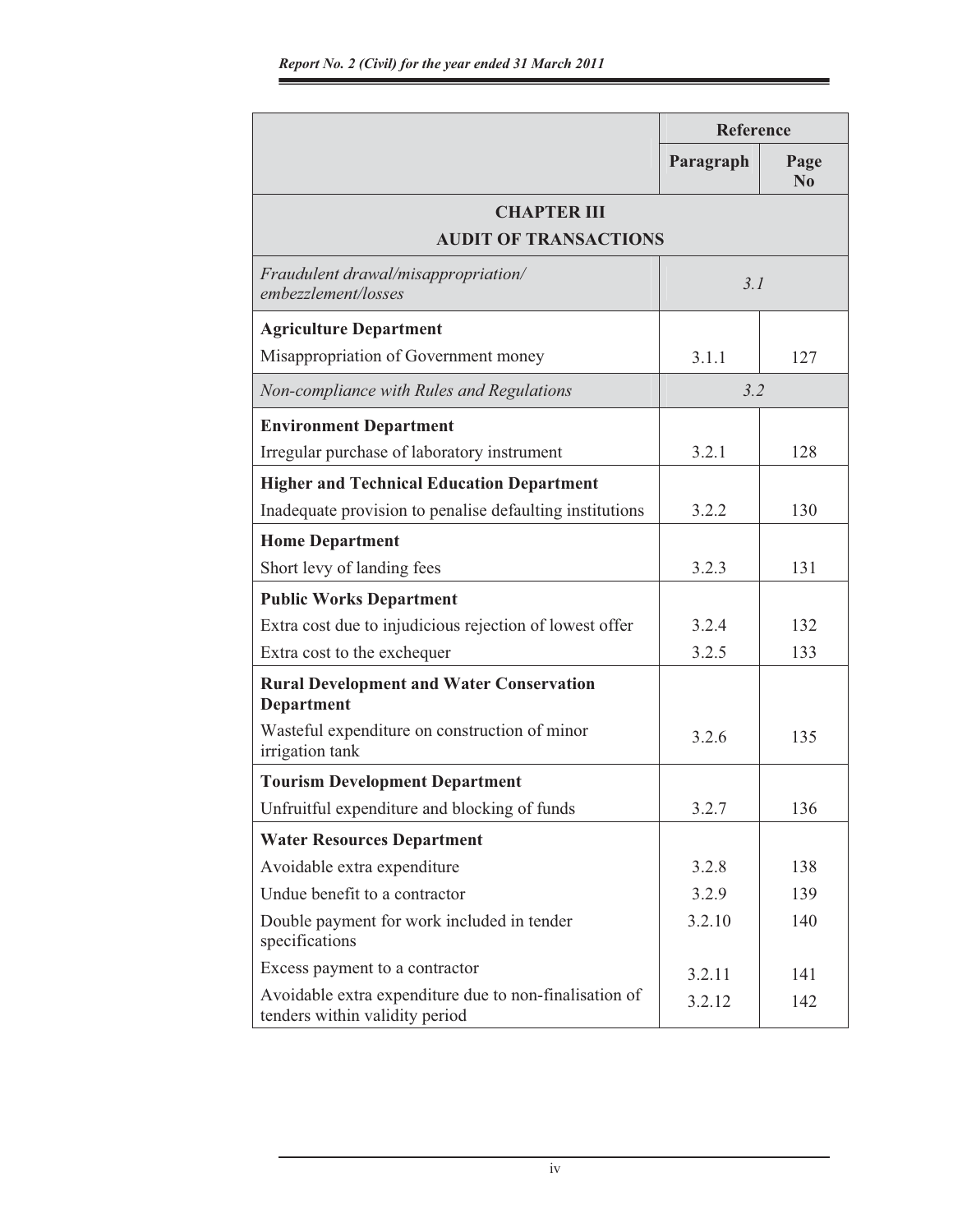|                                                                                                                                       | <b>Reference</b> |                  |
|---------------------------------------------------------------------------------------------------------------------------------------|------------------|------------------|
|                                                                                                                                       | Paragraph        | Page<br>$\bf No$ |
| Audit against propriety/Expenditure without<br>justification                                                                          | 3.3              |                  |
| <b>Home Department</b>                                                                                                                |                  |                  |
| Undue favour to a supplier                                                                                                            | 3.3.1            | 144              |
| Idle investment                                                                                                                       | 3.3.2            | 146              |
| <b>Housing Department</b>                                                                                                             |                  |                  |
| Undue benefit to an allottee                                                                                                          | 3.3.3            | 147              |
| <b>Public Works Department</b>                                                                                                        |                  |                  |
| Injudicious provision of insurance charges in Schedule<br>of Rates                                                                    | 3.3.4            | 148              |
| <b>Urban Development Department</b>                                                                                                   |                  |                  |
| Wasteful expenditure                                                                                                                  | 3.3.5            | 149              |
| <b>Water Resources Department</b>                                                                                                     |                  |                  |
| Irregular release of secured advance                                                                                                  | 3.3.6            | 150              |
| Injudicious acquisition of a non-functioning lift<br>irrigation scheme                                                                | 3.3.7            | 152              |
| Persistent and pervasive irregularities                                                                                               | 3.4              |                  |
| <b>Water Resources Department</b>                                                                                                     |                  |                  |
| Payment made without verification                                                                                                     | 3.4.1            | 153              |
| Irregular payment of mobilization advance                                                                                             | 3.4.2            | 155              |
| Failure of oversight/governance                                                                                                       | 3.5              |                  |
| <b>Rural Development and Water Conservation</b><br><b>Department</b>                                                                  |                  |                  |
| Infructuous expenditure                                                                                                               | 3.5.1            | 157              |
| Regulatory and other points of interest                                                                                               | 3.6              |                  |
| Outstanding Inspection Reports, Departmental Audit<br>Committee Meetings, Follow-up of Audit Reports and<br><b>Action Taken Notes</b> | 3.6.1            | 158              |
| <b>CHAPTER IV</b><br><b>DISTRICT CENTRIC AUDIT</b>                                                                                    |                  |                  |
| <b>Planning Department</b>                                                                                                            |                  |                  |
| District Centric Audit Of Gondia                                                                                                      | 4.1              | 161              |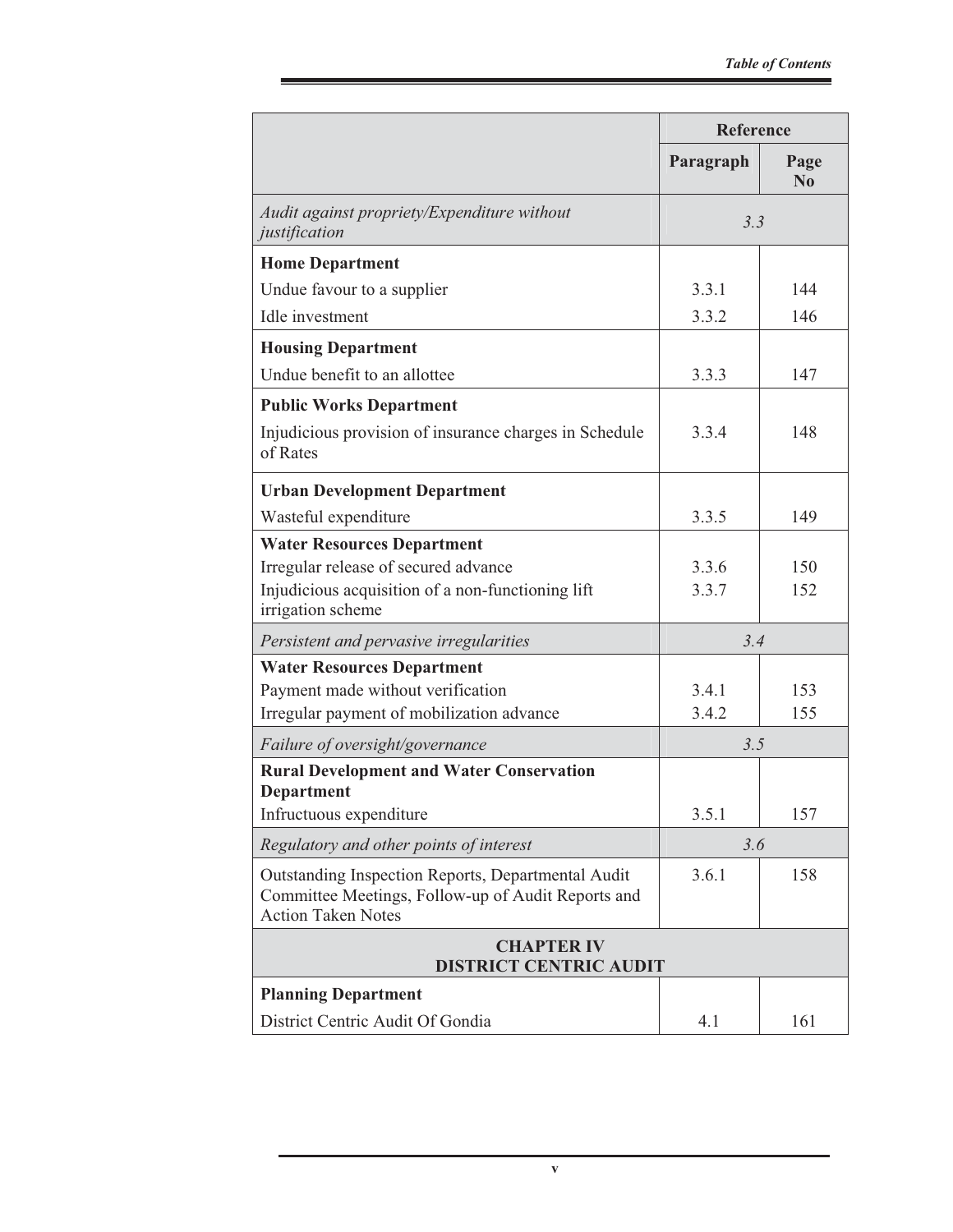|                                                                                            | Reference       |                        |
|--------------------------------------------------------------------------------------------|-----------------|------------------------|
| <b>APPENDICES</b>                                                                          | <b>Appendix</b> | Page<br>N <sub>0</sub> |
| Details schemes implemented by SRA                                                         | 2.1.1           | 195                    |
| The details of the administrative set up of SRA and<br>Dharavi Redevelopment Project (DRP) | 2.1.2           | 197                    |
| Unauthorised occupancy by PAPs                                                             | 2.1.3           | 198                    |
| Details of unauthorized occupation in SRA                                                  | 2.1.4           | 199                    |
| List of 3.11 Schemes under Slum Rehabilitation<br>Authority                                | 2.1.5           | 200                    |
| Schemes approved for airport project                                                       | 2.1.6           | 205                    |
| Valuation of undue benefits to developer (Mumbai<br>Airport Slum Rehabilitation)           | 2.1.7           | 206                    |
| Excess in-situ free sale land allowed                                                      | 2.1.8           | 207                    |
| <b>Excess Land TDR allowed</b>                                                             | 2.1.9           | 207                    |
| Projects for special township approved by the<br>Government                                | 2.1.10          | 208                    |
| Cess amount credited, receivable, received and<br>outstanding by MPCB                      | 2.2.1           | 209                    |
| Total number of dairies                                                                    | 2.2.2           | 209                    |
| Polluted river stretches in Maharashtra                                                    | 2.2.3           | 210                    |
| Organisational structure in VIDC                                                           | 2.3.1           | 211                    |
| Details of projects selected for audit                                                     | 2.3.2           | 212                    |
| Non-adherence to HPC recommendations                                                       | 2.3.3           | 213                    |
| Statement showing cost over run                                                            | 2.3.4           | 216                    |
| Statement showing project stopped due to non-<br>clearance of forest land                  | 2.3.5           | 218                    |
| Non-regularisation of excess expenditure                                                   | 2.3.6           | 219                    |
| List of watershed schemes / programmes                                                     | 2.4.1           | 220                    |
| Organisational chart of Soil and Water Conservation<br>Department                          | 2.4.2           | 221                    |
| List of selected districts and talukas                                                     | 2.4.3           | 222                    |
| Brief description of selected schemes                                                      | 2.4.4           | 223                    |
| Provision of funds and expenditure                                                         | 2.4.5           | 225                    |
| Release of funds at the fag end of the year                                                | 2.4.6           | 226                    |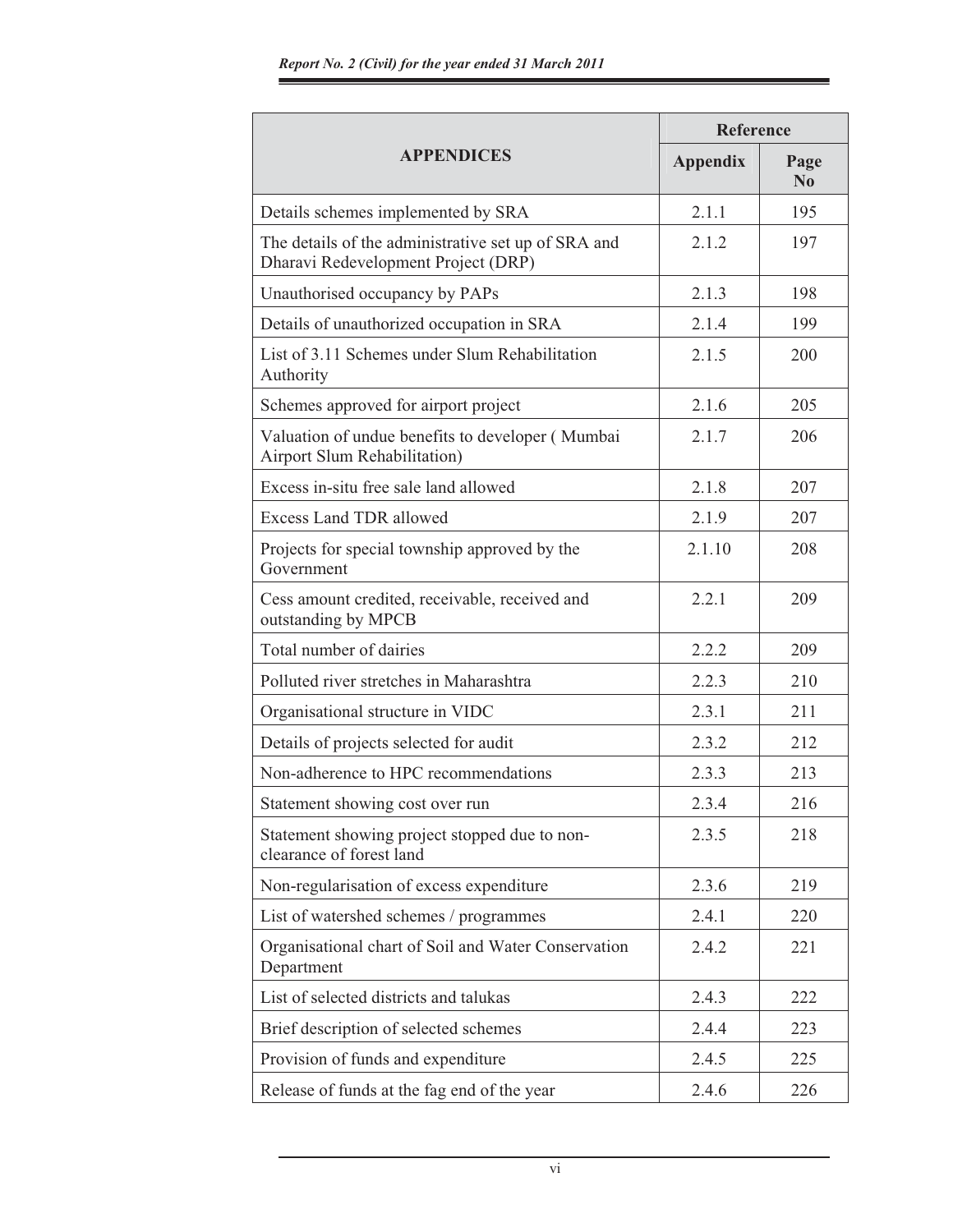|                                                                                                                                              |                 | <b>Reference</b>  |  |
|----------------------------------------------------------------------------------------------------------------------------------------------|-----------------|-------------------|--|
| <b>APPENDICES</b>                                                                                                                            | <b>Appendix</b> | Page<br>$\bf N_0$ |  |
| No inlet and outlet provided in farm ponds                                                                                                   | 2.4.7           | 227               |  |
| Inadequate provision of funds                                                                                                                | 2.4.8           | 228               |  |
| Status of programme                                                                                                                          | 2.4.9           | 229               |  |
| Non-adoption of ridge to valley strategy                                                                                                     | 2.4.10          | 230               |  |
| Incomplete works under selected schemes                                                                                                      | 2.4.11          | 231               |  |
| Position of targets and achievements                                                                                                         | 2.4.12          | 233               |  |
| Statement showing details of test-checked units                                                                                              | 2.5.1           | 234               |  |
| Schemes envisaged in the five year plan not<br>implemented due to non-release of funds                                                       | 2.5.2           | 236               |  |
| Statement regarding cash management                                                                                                          | 2.5.3           | 237               |  |
| Maintenance of PLA cash book                                                                                                                 | 2.5.4           | 238               |  |
| Drawal of funds not required for immediate<br>disbursement                                                                                   | 2.5.5           | 240               |  |
| Non-availability of basic requirement in affiliated<br>trades                                                                                | 2.5.6           | 240               |  |
| Details of test-checked institutes under PPP Scheme                                                                                          | 2.5.7           | 241               |  |
| Idle machinery and equipments                                                                                                                | 2.5.8           | 241               |  |
| Statement showing penalty recoverable from the<br>defaulting institutions                                                                    | 3.1             | 242               |  |
| Details of major institutions resorting excess intake of<br>admissions in different courses and/or different<br>colleges under their control | 3.2             | 243               |  |
| Inclusion of Central Excise duty on total cost of<br>fabrication                                                                             | 3.3             | 244               |  |
| Details of payments made under Clause 38 in respect<br>of Minor Irrigation Tank at Berdewadi                                                 | 3.4             | 247               |  |
| Payments made in respect of increase of height of dam<br>at Berdewadi                                                                        | 3.5             | 247               |  |
| Undue benefit to an allottee due to irregular application<br>of rates                                                                        | 3.6             | 248               |  |
| Details of insurance charges paid by a contractor                                                                                            | 3.7             | 249               |  |
| Undue benefit to a contractor due to inclusion of one<br>per cent insurance charges                                                          | 3.8             | 252               |  |